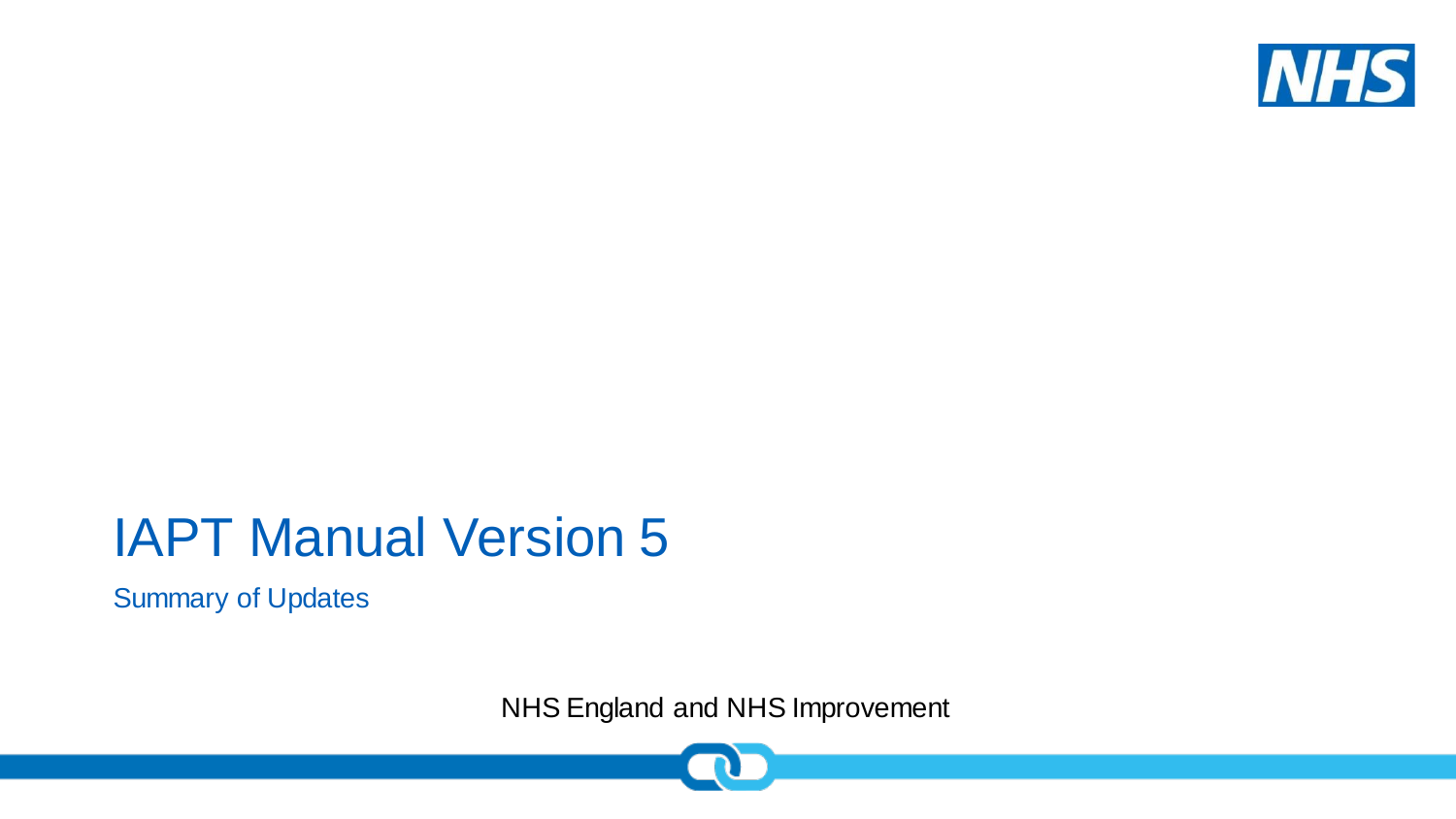

#### Framework Updates

- Previous aspirations in Five Year Forward View acknowledged in line with programme achievements (throughout)
- Updates to NICE Guidance reflected (Pages 14, 89)
- Clustering within IAPT clarified (Page 27, 68)
- Updated throughout to bring in line with the NHS Long Term Plan
	- o Dates and figures (throughout)
	- $\circ$  Role of IAPT within Mental Health Transformation (Page 8, 63)
	- o Recommended actions to improve staff wellbeing and retention (Page 22)
	- $\circ$  Inclusion of link to LTC-IAPT full implementation guidance (Page 64)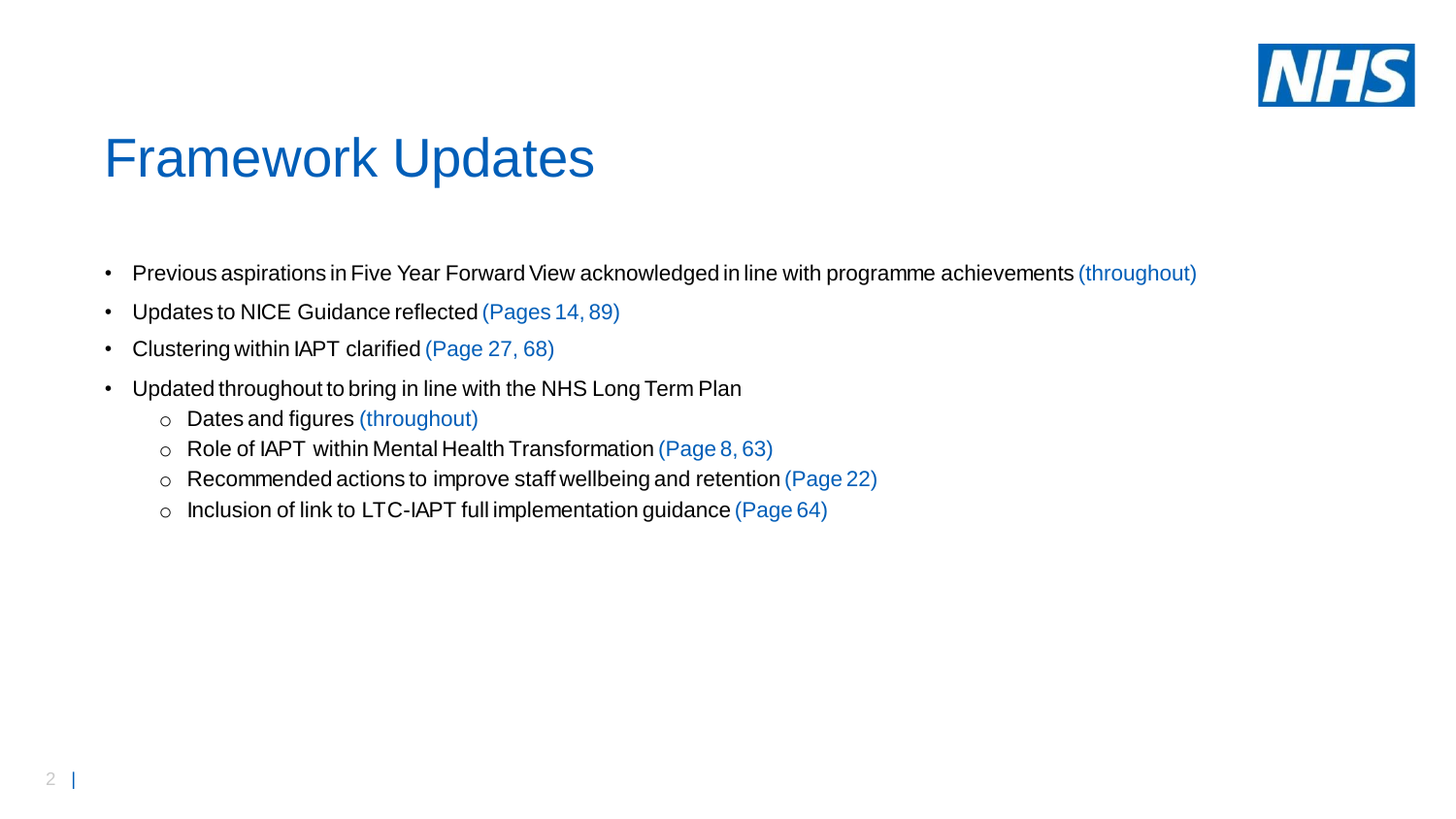

#### Clinical Updates

- 'Access' and 'Treatment' within IAPT clarified (Page 36, 37, 38, 41)
- Waiting times standard clarified (Page 38)
- Requirement for Couples Therapy for Depression specified (Page 16)
- Suitability of patients with regards to risk clarified further (Page 8)
- Updated information on PTSD and SAD (Page 29)
- Supervision guidance updated to ensure model fidelity (Page 20)
- Newly developed 'Bitesize' Positive Practice Guides (PPGs) included in equalities section and appendices (Page 60, 101)

# Data Updates

- Updated information on Dataset Version 2
	- $\circ$  Inclusion of workforce qualification (Page 23)
	- o Disorder specific measure updates and inclusions (Page 33, 34, 97, 128)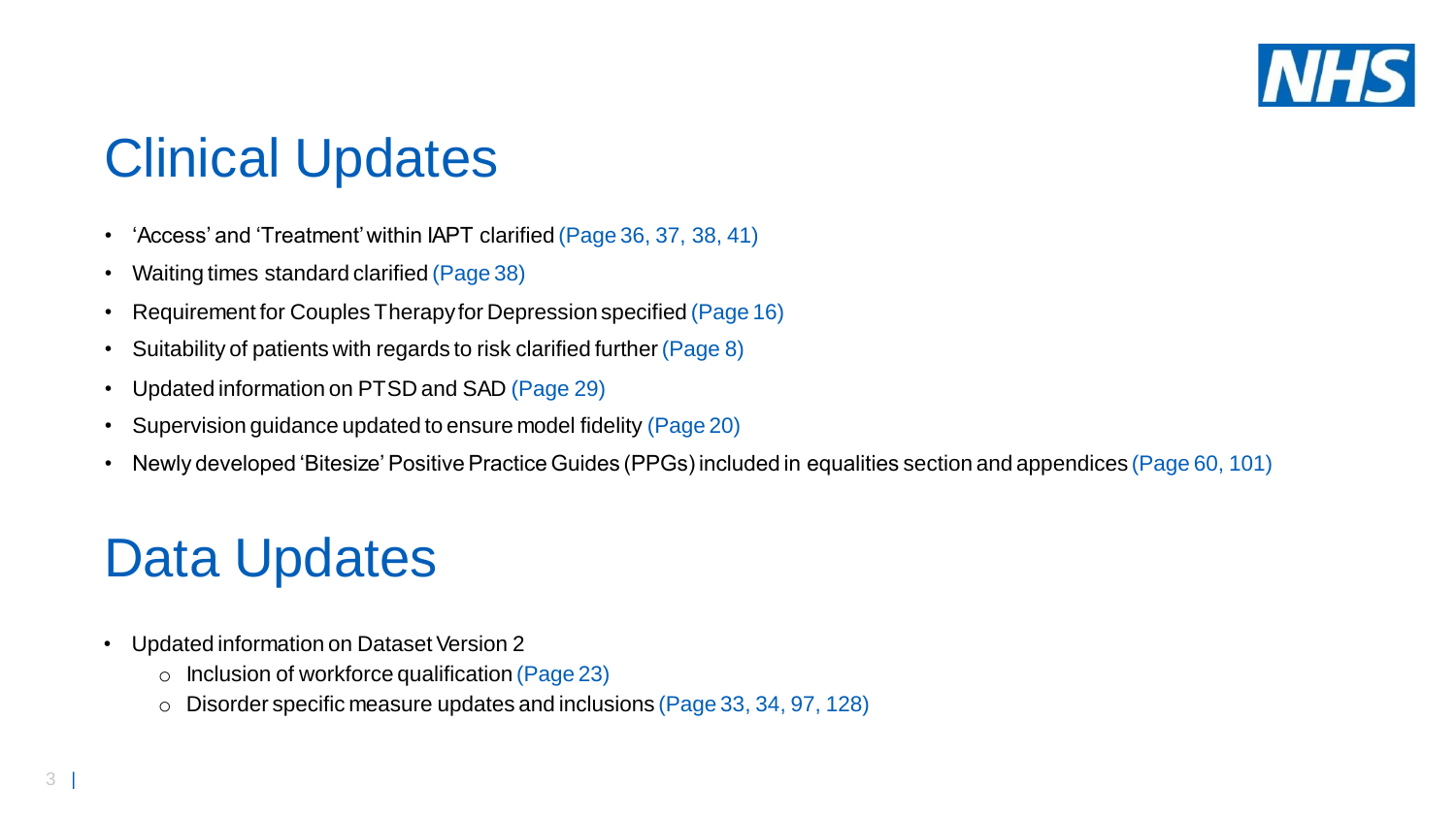

# Workforce Updates

- Workforce expansion (Page 42)
- Recommended High Intensity workforce ratio clarified (Page 16)
- PWP registration (Page 16, 74)
- Recognised qualifications and individual accreditations (Page 78)
- Workforce additions e.g. Assistant Psychologists included alongside clarification of these roles within IAPT (Page 18, 74)
- Exploitative practice within IAPT outlawed (Page 20)
- Workforce retention and related recommendations (Page 22)
- Stance on PWP progression to HIT trainee posts strengthened from 2 years to 2-3 years (Page 22)
- 2021 PWP Assessment of Competence Scheme (Page 74)